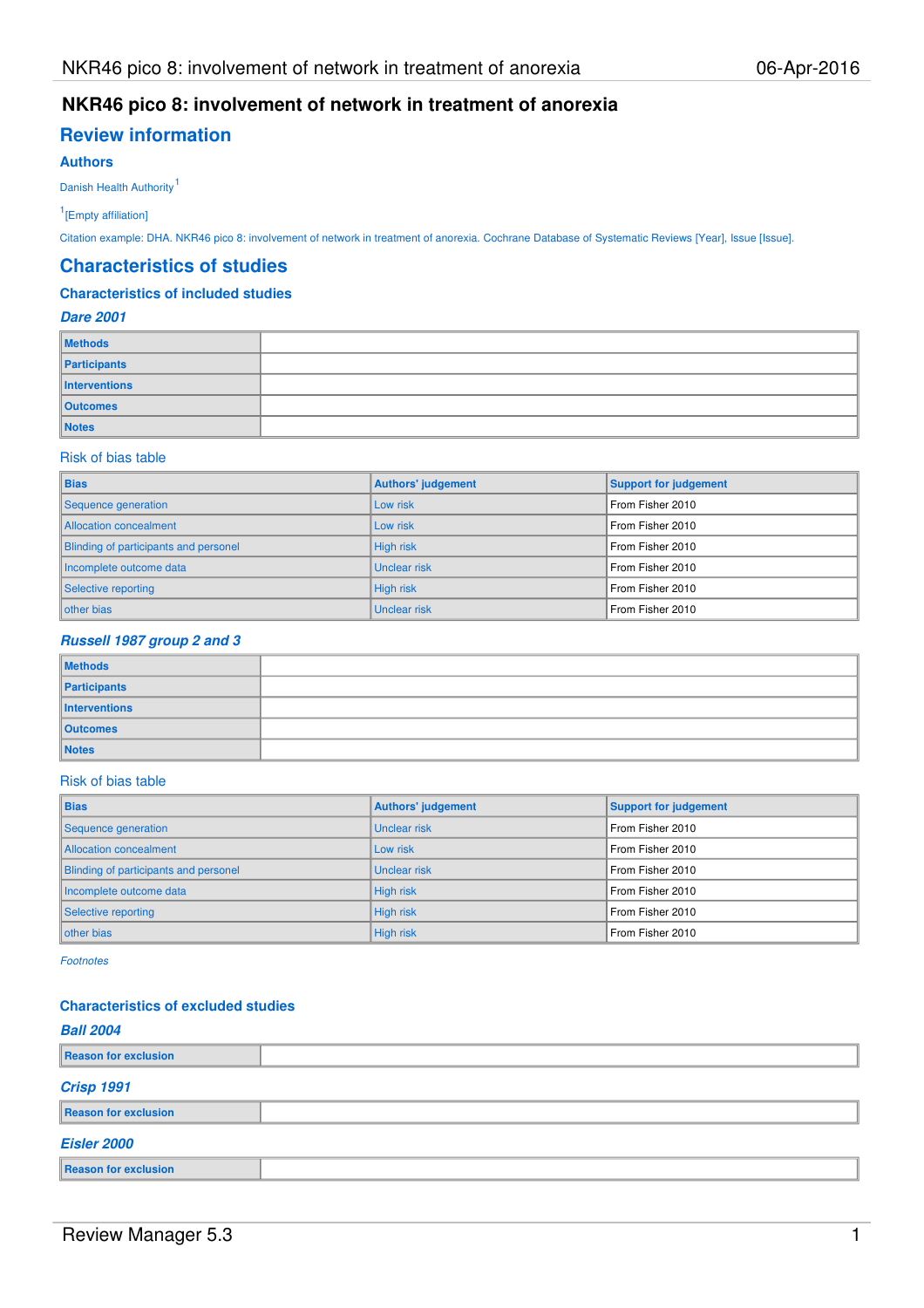| Espina 2000                 |  |
|-----------------------------|--|
| <b>Reason for exclusion</b> |  |
| <b>Geist 2000</b>           |  |
| <b>Reason for exclusion</b> |  |
| <b>Hall 1987</b>            |  |
| <b>Reason for exclusion</b> |  |
| le Grange 1992              |  |
| <b>Reason for exclusion</b> |  |
| <b>Lock 2005</b>            |  |
| <b>Reason for exclusion</b> |  |
| <b>Rausch 2006</b>          |  |
| <b>Reason for exclusion</b> |  |
| <b>Robin 1999</b>           |  |
| <b>Reason for exclusion</b> |  |
| <b>Russell 1987</b>         |  |
| <b>Reason for exclusion</b> |  |
| Russell 1987 group 1        |  |
| <b>Reason for exclusion</b> |  |
| <b>Russell 1987 group 2</b> |  |
| <b>Reason for exclusion</b> |  |
| <b>Whitney unpublished</b>  |  |
| <b>Reason for exclusion</b> |  |
| .                           |  |

**Footnotes** 

**Characteristics of studies awaiting classification**

Footnotes

**Characteristics of ongoing studies**

Footnotes

# **Summary of findings tables**

## **Additional tables**

## **References to studies**

**Included studies**

**Dare 2001**

Published and unpublished data

**Russell 1987 group 2 and 3**

## **Excluded studies**

**Ball 2004**

Published data only (unpublished sought but not used) [Empty]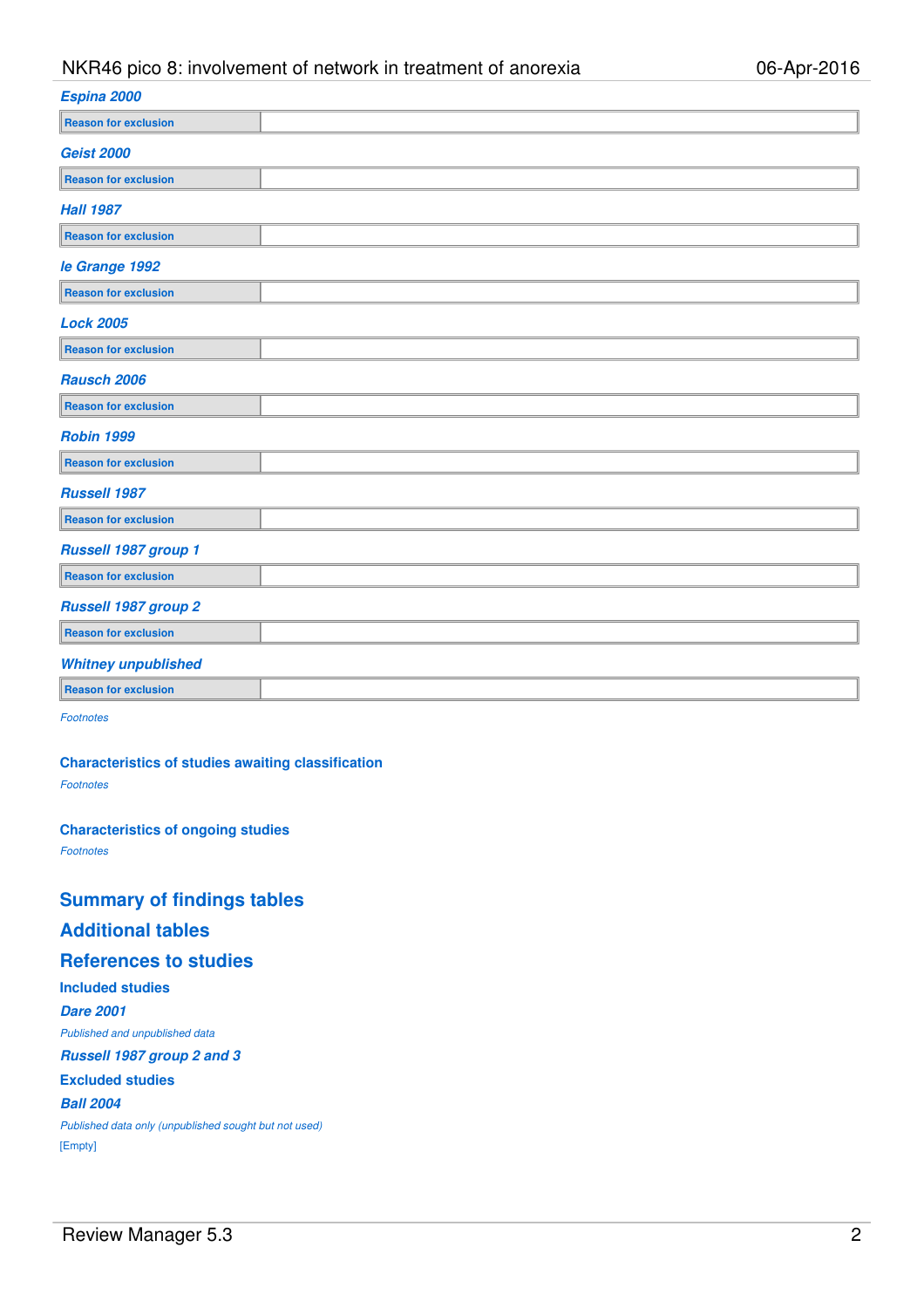#### **Crisp 1991**

Published data only (unpublished sought but not used) [Empty]

#### **Eisler 2000**

Published and unpublished data

[Empty]

## **Espina 2000**

Published data only (unpublished sought but not used) [Empty]

# **Geist 2000**

Published data only (unpublished sought but not used) [Empty]

## **Hall 1987**

Published data only (unpublished sought but not used) [Empty]

#### **le Grange 1992**

Published and unpublished data [Empty]

#### **Lock 2005**

Published data only (unpublished sought but not used) [Empty]

#### **Rausch 2006**

Published data only (unpublished sought but not used) [Empty]

#### **Robin 1999**

Published and unpublished data [Empty]

#### **Russell 1987**

Published and unpublished data [Empty]

### **Russell 1987 group 1**

Published and unpublished data [Empty]

#### **Russell 1987 group 2** [Empty]

## **Whitney unpublished**

Unpublished data only

[Empty]

#### **Studies awaiting classification**

**Ongoing studies**

#### **Other references**

#### **Additional references**

#### **Other published versions of this review**

**Classification pending references**

## **Data and analyses**

**1 Active involvement vs no active involvement of network in treatment**

| Outcome or Subgroup                     | <b>Studies</b> | <b>Participants</b> Statistical Method | <b>Effect Estimate</b> |  |
|-----------------------------------------|----------------|----------------------------------------|------------------------|--|
| $\parallel$ 1.1 ED behavoir, longest FU |                | Mean Difference (IV, Fixed, 95% CI)    | I Not estimable        |  |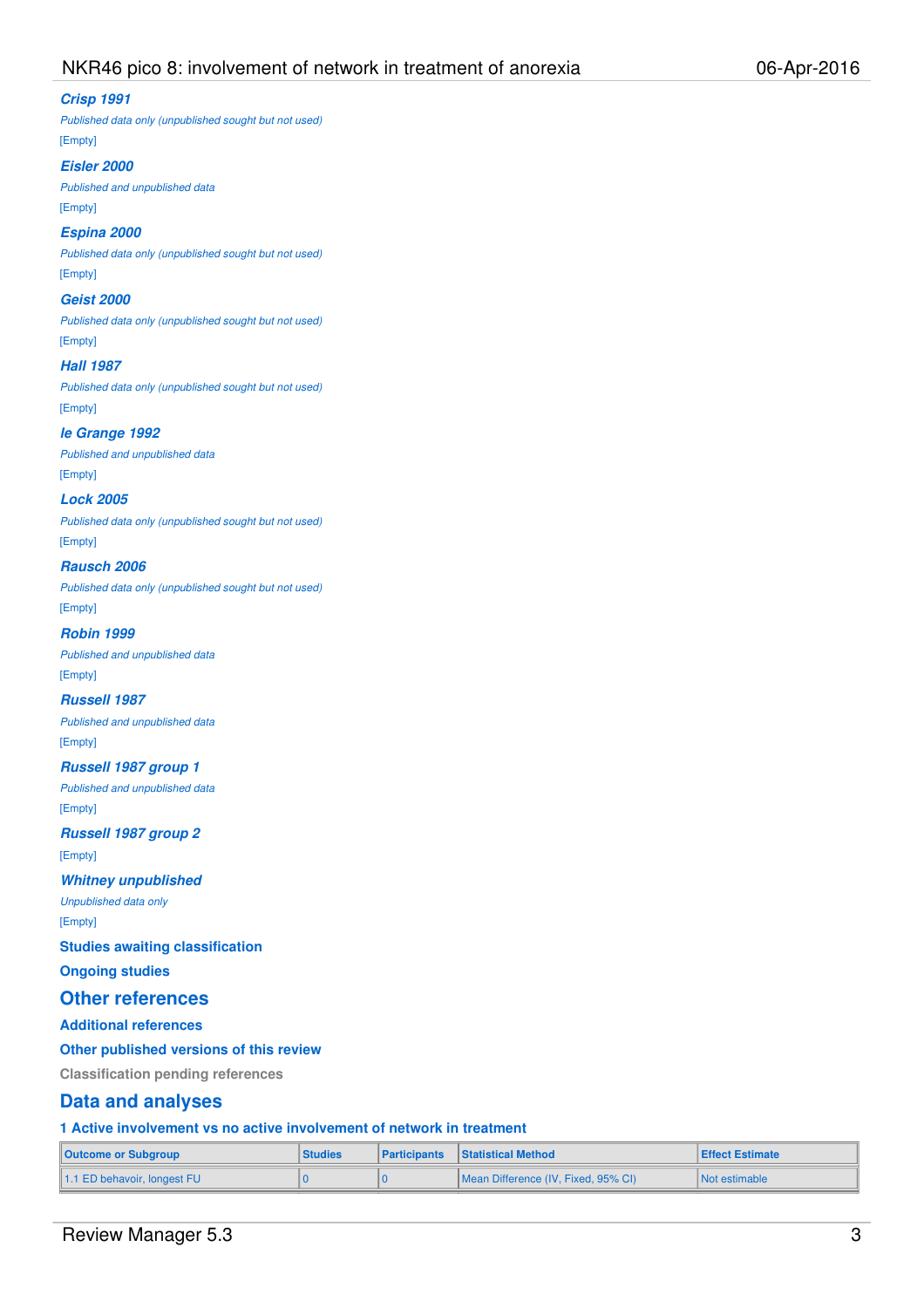| 1.2 ED behavoir, EOT                          | <sup>0</sup>   | $\Omega$     | Mean Difference (IV, Fixed, 95% CI)  | Not estimable                |
|-----------------------------------------------|----------------|--------------|--------------------------------------|------------------------------|
| 1.3 Weight, follow-up (5 years)               |                | 32           | Mean Difference (IV, Random, 95% CI) | $1.00$ [-7.65, 9.65]         |
| 1.3.1 %ABW                                    |                | 32           | Mean Difference (IV, Random, 95% CI) | $1.00$ [-7.65, 9.65]         |
| 1.4 Weight post intervention                  |                | 32           | Mean Difference (IV, Random, 95% CI) | $3.00$ [-5.39, 11.39]        |
| 1.4.1 %ABW                                    |                | 32           | Mean Difference (IV, Random, 95% CI) | $3.00$ [-5.39, 11.39]        |
| 1.5 Psychological symptoms, follow-up         |                | 32           | Mean Difference (IV, Random, 95% CI) | $-1.20$ [ $-3.04$ , $0.64$ ] |
| 1.5.1 family based therapy                    |                | 32           | Mean Difference (IV, Random, 95% CI) | $-1.20$ [ $-3.04$ , $0.64$ ] |
| 1.6 Psychological symptoms, post intervention |                | 35           | Mean Difference (IV, Random, 95% CI) | $-0.30$ [ $-2.09$ , 1.49]    |
| 1.6.1 Family based therapy                    |                | 35           | Mean Difference (IV, Random, 95% CI) | $-0.30$ $[-2.09, 1.49]$      |
| 1.7 Maintenance of remission (follow-up)      |                | 33           | Risk Ratio (M-H, Random, 95% CI)     | 1.46 [0.80, 2.67]            |
| 1.7.2 $5$ years                               |                | 33           | Risk Ratio (M-H, Random, 95% CI)     | 1.46 [0.80, 2.67]            |
| 1.8 Dropout                                   | $\overline{2}$ | 80           | Risk Ratio (M-H, Random, 95% CI)     | 1.67 [0.62, 4.52]            |
| 1.8.2 during therapy                          | 2              | 80           | Risk Ratio (M-H, Random, 95% CI)     | 1.67 [0.62, 4.52]            |
| 1.9 Quality of life, longest FU               | $\Omega$       | $\Omega$     | Mean Difference (IV, Fixed, 95% CI)  | Not estimable                |
| 1.10 Wellbeing of care-givers, longest FU     | $\overline{0}$ | $\mathbf{0}$ | Mean Difference (IV, Fixed, 95% CI)  | Not estimable                |

## **Figures**

#### **Figure 1 (Analysis 1.3)**



Forest plot of comparison: 1 Active involvement vs no active involvement of network in treatment, outcome: 1.3 Weight, follow-up (5 years).

#### **Figure 2 (Analysis 1.4)**

|                                                 | Intervention |    |          |         | Control |          |                  | <b>Mean Difference</b>                     | <b>Mean Difference</b>               | <b>Risk of Bias</b> |
|-------------------------------------------------|--------------|----|----------|---------|---------|----------|------------------|--------------------------------------------|--------------------------------------|---------------------|
| <b>Study or Subgroup</b>                        | Mean         | SD | Total    | Mean    | SD      | Total    |                  | Weight N, Random, 95% CI                   | IV, Random, 95% CI                   | ABCDEF              |
| 1.4.1%ABW                                       |              |    |          |         |         |          |                  |                                            |                                      |                     |
| Russell 1987 group 2 and 3<br>Subtotal (95% CI) | $-77.1$      | 10 | 16<br>16 | $-80.1$ | 13.9    | 16<br>16 | 100.0%<br>100.0% | 3.00 [-5.39, 11.39]<br>3.00 [-5.39, 11.39] |                                      | 282880              |
| Heterogeneity: Not applicable                   |              |    |          |         |         |          |                  |                                            |                                      |                     |
| Test for overall effect: $Z = 0.70$ (P = 0.48)  |              |    |          |         |         |          |                  |                                            |                                      |                     |
| Total (95% CI)                                  |              |    | 16       |         |         | 16       | 100.0%           | 3.00 [-5.39, 11.39]                        |                                      |                     |
| Heterogeneity: Not applicable                   |              |    |          |         |         |          |                  |                                            | 25.<br>-50<br>$-25$<br>-50           |                     |
| Test for overall effect: $Z$ = 0.70 (P = 0.48)  |              |    |          |         |         |          |                  |                                            | Favours intervention Favours control |                     |
| Test for subgroup differences: Not applicable.  |              |    |          |         |         |          |                  |                                            |                                      |                     |
| Risk of bias legend                             |              |    |          |         |         |          |                  |                                            |                                      |                     |
| (A) Sequence generation                         |              |    |          |         |         |          |                  |                                            |                                      |                     |
| (B) Allocation concealment                      |              |    |          |         |         |          |                  |                                            |                                      |                     |
| (C) Blinding of participants and personel       |              |    |          |         |         |          |                  |                                            |                                      |                     |
| (D) Incomplete outcome data                     |              |    |          |         |         |          |                  |                                            |                                      |                     |
| (E) Selective reporting                         |              |    |          |         |         |          |                  |                                            |                                      |                     |
| (F) other bias                                  |              |    |          |         |         |          |                  |                                            |                                      |                     |

Forest plot of comparison: 1 Active involvement vs no active involvement of network in treatment, outcome: 1.4 Weight post intervention.

#### **Figure 3 (Analysis 1.5)**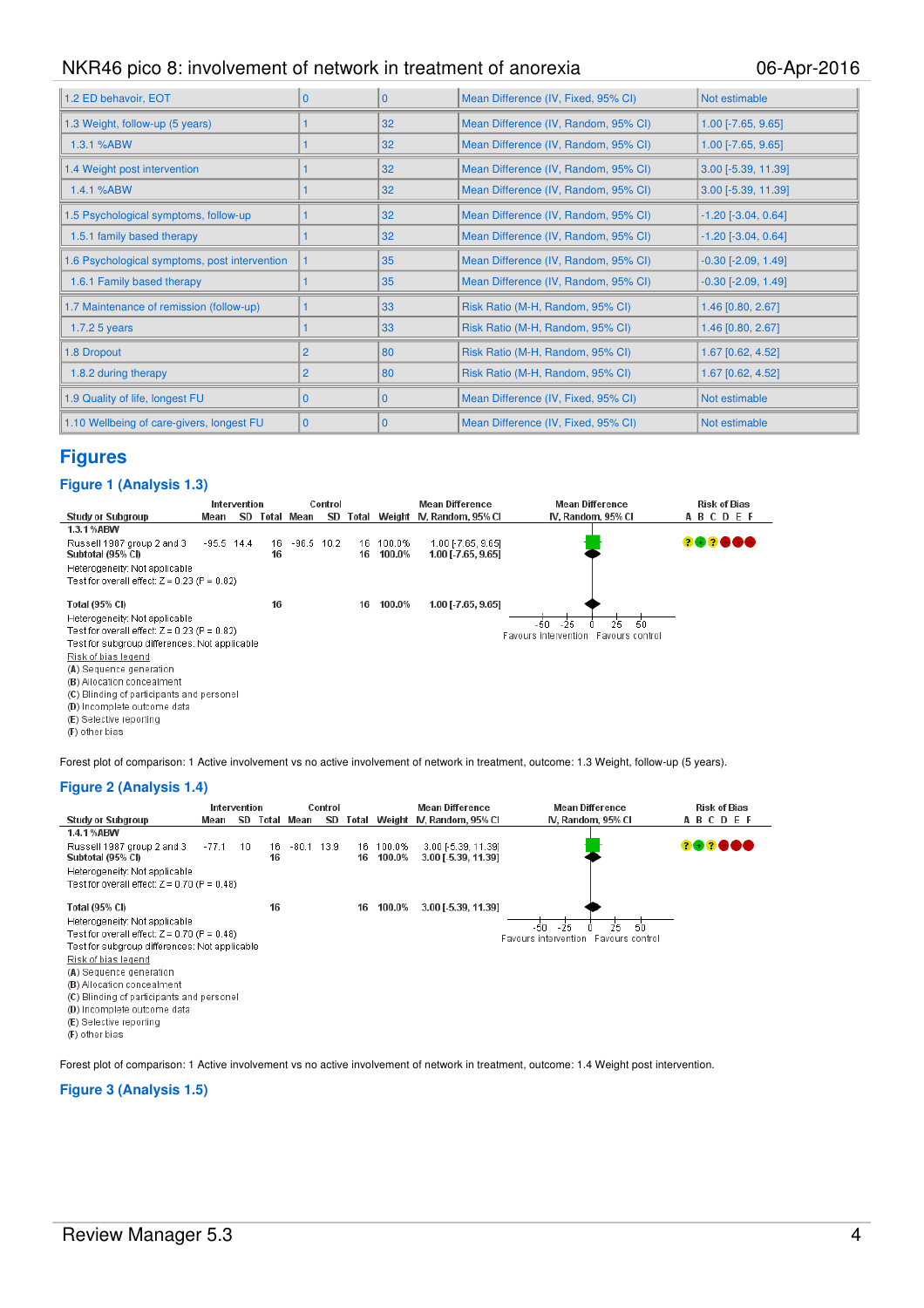|                                                | Intervention |     |       |         | Control |       |        | <b>Mean Difference</b>       | <b>Mean Difference</b>               | <b>Risk of Bias</b> |
|------------------------------------------------|--------------|-----|-------|---------|---------|-------|--------|------------------------------|--------------------------------------|---------------------|
| <b>Study or Subgroup</b>                       | Mean         | SD  | Total | Mean SD |         | Total |        | Weight IV, Random, 95% CI    | IV, Random, 95% CI                   | ABCDEF              |
| 1.5.1 family based therapy                     |              |     |       |         |         |       |        |                              |                                      |                     |
| Russell 1987 group 2 and 3                     | 7.7          | 2.8 | 16    |         | 8.9 2.5 | 16    | 100.0% | $-1.20$ [ $-3.04$ , $0.64$ ] |                                      | 202000              |
| Subtotal (95% CI)                              |              |     | 16    |         |         | 16    | 100.0% | $-1.20$ [ $-3.04$ , 0.64]    |                                      |                     |
| Heterogeneity: Not applicable                  |              |     |       |         |         |       |        |                              |                                      |                     |
| Test for overall effect: Z = 1.28 (P = 0.20)   |              |     |       |         |         |       |        |                              |                                      |                     |
|                                                |              |     |       |         |         |       |        |                              |                                      |                     |
| Total (95% CI)                                 |              |     | 16    |         |         | 16    | 100.0% | $-1.20$ [ $-3.04$ , $0.64$ ] |                                      |                     |
| Heterogeneity: Not applicable                  |              |     |       |         |         |       |        |                              | 20<br>-20<br>$-10$<br>10             |                     |
| Test for overall effect: $Z$ = 1.28 (P = 0.20) |              |     |       |         |         |       |        |                              | Favours intervention Favours control |                     |
| Test for subgroup differences: Not applicable. |              |     |       |         |         |       |        |                              |                                      |                     |
| Risk of bias legend                            |              |     |       |         |         |       |        |                              |                                      |                     |
| (A) Sequence generation                        |              |     |       |         |         |       |        |                              |                                      |                     |
| (B) Allocation concealment                     |              |     |       |         |         |       |        |                              |                                      |                     |
| (C) Blinding of participants and personel      |              |     |       |         |         |       |        |                              |                                      |                     |
| (D) Incomplete outcome data                    |              |     |       |         |         |       |        |                              |                                      |                     |
| (E) Selective reporting                        |              |     |       |         |         |       |        |                              |                                      |                     |
| (F) other bias                                 |              |     |       |         |         |       |        |                              |                                      |                     |

Forest plot of comparison: 1 Active involvement vs no active involvement of network in treatment, outcome: 1.5 Psychological symptoms, follow-up.

#### **Figure 4 (Analysis 1.6)**

|                                                                                                                                                                                                                                                                                 | Intervention |           |          |         | Control   |          |                  | <b>Mean Difference</b>                                 | <b>Mean Difference</b>                                                | <b>Risk of Bias</b> |
|---------------------------------------------------------------------------------------------------------------------------------------------------------------------------------------------------------------------------------------------------------------------------------|--------------|-----------|----------|---------|-----------|----------|------------------|--------------------------------------------------------|-----------------------------------------------------------------------|---------------------|
| Study or Subgroup                                                                                                                                                                                                                                                               | Mean         | <b>SD</b> | Total    | Mean SD |           | Total    |                  | Weight N. Random, 95% CI                               | IV, Random, 95% CI                                                    | ABCDEF              |
| 1.6.1 Family based therapy                                                                                                                                                                                                                                                      |              |           |          |         |           |          |                  |                                                        |                                                                       |                     |
| Russell 1987 group 2 and 3<br>Subtotal (95% CI)                                                                                                                                                                                                                                 | 6.6          | 2.6       | 18<br>18 |         | $6.9$ 2.8 | 17<br>17 | 100.0%<br>100.0% | $-0.30$ [ $-2.09$ , 1.49]<br>$-0.30$ [ $-2.09$ , 1.49] |                                                                       | 282888              |
| Heterogeneity: Not applicable                                                                                                                                                                                                                                                   |              |           |          |         |           |          |                  |                                                        |                                                                       |                     |
| Test for overall effect: $Z = 0.33$ (P = 0.74)                                                                                                                                                                                                                                  |              |           |          |         |           |          |                  |                                                        |                                                                       |                     |
| Total (95% CI)<br>Heterogeneity: Not applicable<br>Test for overall effect: $Z = 0.33$ (P = 0.74)<br>Test for subgroup differences: Not applicable<br>Risk of bias legend<br>(A) Sequence generation<br>(B) Allocation concealment<br>(C) Blinding of participants and personel |              |           | 18       |         |           | 17       | 100.0%           | $-0.30$ [ $-2.09$ , 1.49]                              | 20<br>$-20$<br>$-10$<br>10<br>Favours intervention<br>Favours control |                     |
| (D) Incomplete outcome data<br>(E) Selective reporting<br>(F) other bias                                                                                                                                                                                                        |              |           |          |         |           |          |                  |                                                        |                                                                       |                     |

Forest plot of comparison: 1 Active involvement vs no active involvement of network in treatment, outcome: 1.6 Psychological symptoms, post intervention.

#### **Figure 5 (Analysis 1.7)**

|                                                 | Control |          | Intervention        |          |                  | <b>Risk Ratio</b>                      | <b>Risk Ratio</b>                       | <b>Risk of Bias</b> |
|-------------------------------------------------|---------|----------|---------------------|----------|------------------|----------------------------------------|-----------------------------------------|---------------------|
| <b>Study or Subgroup</b>                        |         |          | Events Total Events | Total    |                  | Weight M-H, Random, 95% CI             | M-H, Random, 95% CI                     | ABCDEF              |
| 1.7.2 5 years                                   |         |          |                     |          |                  |                                        |                                         |                     |
| Russell 1987 group 2 and 3<br>Subtotal (95% CI) | 11      | 16<br>16 | 8                   | 17<br>17 | 100.0%<br>100.0% | 1.46 [0.80, 2.67]<br>1.46 [0.80, 2.67] |                                         | 202000              |
|                                                 |         |          |                     |          |                  |                                        |                                         |                     |
| Total events                                    | 11      |          | 8                   |          |                  |                                        |                                         |                     |
| Heterogeneity: Not applicable                   |         |          |                     |          |                  |                                        |                                         |                     |
| Test for overall effect: $Z = 1.23$ (P = 0.22)  |         |          |                     |          |                  |                                        |                                         |                     |
|                                                 |         |          |                     |          |                  |                                        |                                         |                     |
| Total (95% CI)                                  |         | 16       |                     | 17       | 100.0%           | 1.46 [0.80, 2.67]                      |                                         |                     |
| Total events                                    | 11      |          | 8                   |          |                  |                                        |                                         |                     |
| Heterogeneity: Not applicable                   |         |          |                     |          |                  |                                        | 0.001<br>0.1<br>1000<br>10              |                     |
| Test for overall effect: $Z = 1.23$ (P = 0.22)  |         |          |                     |          |                  |                                        | Favours intervention<br>Favours control |                     |
| Test for subgroup differences: Not applicable   |         |          |                     |          |                  |                                        |                                         |                     |
| Risk of bias legend                             |         |          |                     |          |                  |                                        |                                         |                     |
| (A) Sequence generation                         |         |          |                     |          |                  |                                        |                                         |                     |
| (B) Allocation concealment                      |         |          |                     |          |                  |                                        |                                         |                     |
| (C) Blinding of participants and personel       |         |          |                     |          |                  |                                        |                                         |                     |
| (D) Incomplete outcome data                     |         |          |                     |          |                  |                                        |                                         |                     |
| (E) Selective reporting                         |         |          |                     |          |                  |                                        |                                         |                     |
| (F) other bias                                  |         |          |                     |          |                  |                                        |                                         |                     |

Forest plot of comparison: 1 Active involvement vs no active involvement of network in treatment, outcome: 1.7 Maintenance of remission (follow-up).

#### **Figure 6 (Analysis 1.8)**